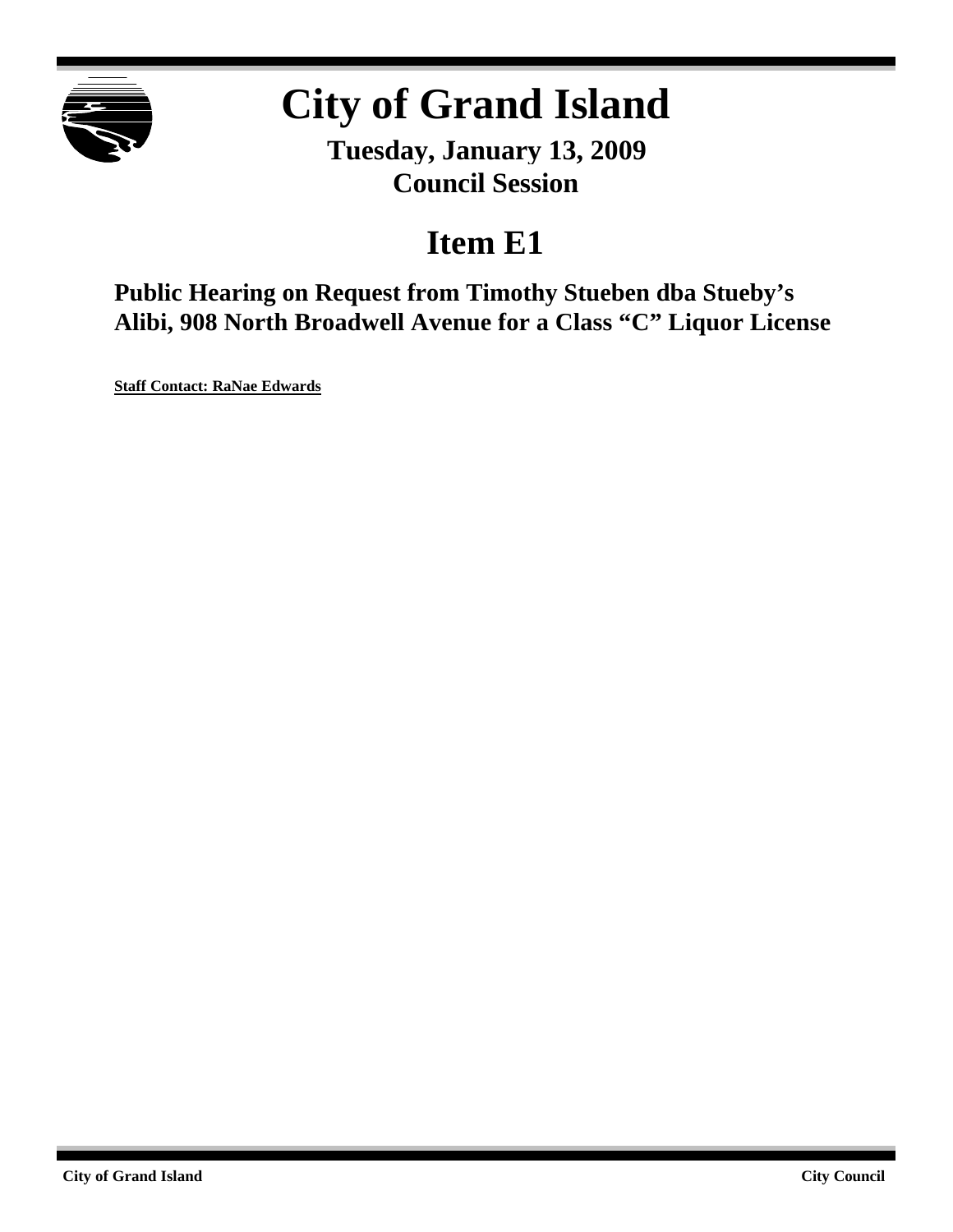## **Council Agenda Memo**

| From:                          | RaNae Edwards, City Clerk                                                                                                          |
|--------------------------------|------------------------------------------------------------------------------------------------------------------------------------|
| <b>Meeting:</b>                | January 13, 2009                                                                                                                   |
| Subject:                       | Public Hearing on Request from Timothy Stueben dba<br>Stueby's Alibi, 908 North Broadwell Avenue for a Class<br>"C" Liquor License |
| <b>Item <math>\#</math>'s:</b> | $E-1 & 1-1$                                                                                                                        |
| $Presenter(s):$                | RaNae Edwards, City Clerk                                                                                                          |

## **Background**

Section 4-2 of the Grand Island City Code declares the intent of the City Council regarding liquor licenses and the sale of alcohol.

#### **Declared Legislative Intent**

It is hereby declared to be the intent and purpose of the city council in adopting and administering the provisions of this chapter:

- (A) To express the community sentiment that the control of availability of alcoholic liquor to the public in general and to minors in particular promotes the public health, safety, and welfare;
- (B) To encourage temperance in the consumption of alcoholic liquor by sound and careful control and regulation of the sale and distribution thereof; and
- (C) To ensure that the number of retail outlets and the manner in which they are operated is such that they can be adequately policed by local law enforcement agencies so that the abuse of alcohol and the occurrence of alcohol-related crimes and offenses is kept to a minimum.

### **Discussion**

Timothy Stueben dba Stueby's Alibi, 908 North Broadwell Avenue has submitted an application for a Class "C" Liquor License. A Class "C" Liquor License allows for the sale of beer on and off sale only inside the corporate limits of the city.

City Council action is required and forwarded to the Nebraska Liquor Control Commission for issuance of all licenses. This application has been reviewed by the Clerk, Building, Fire, Health, and Police Departments.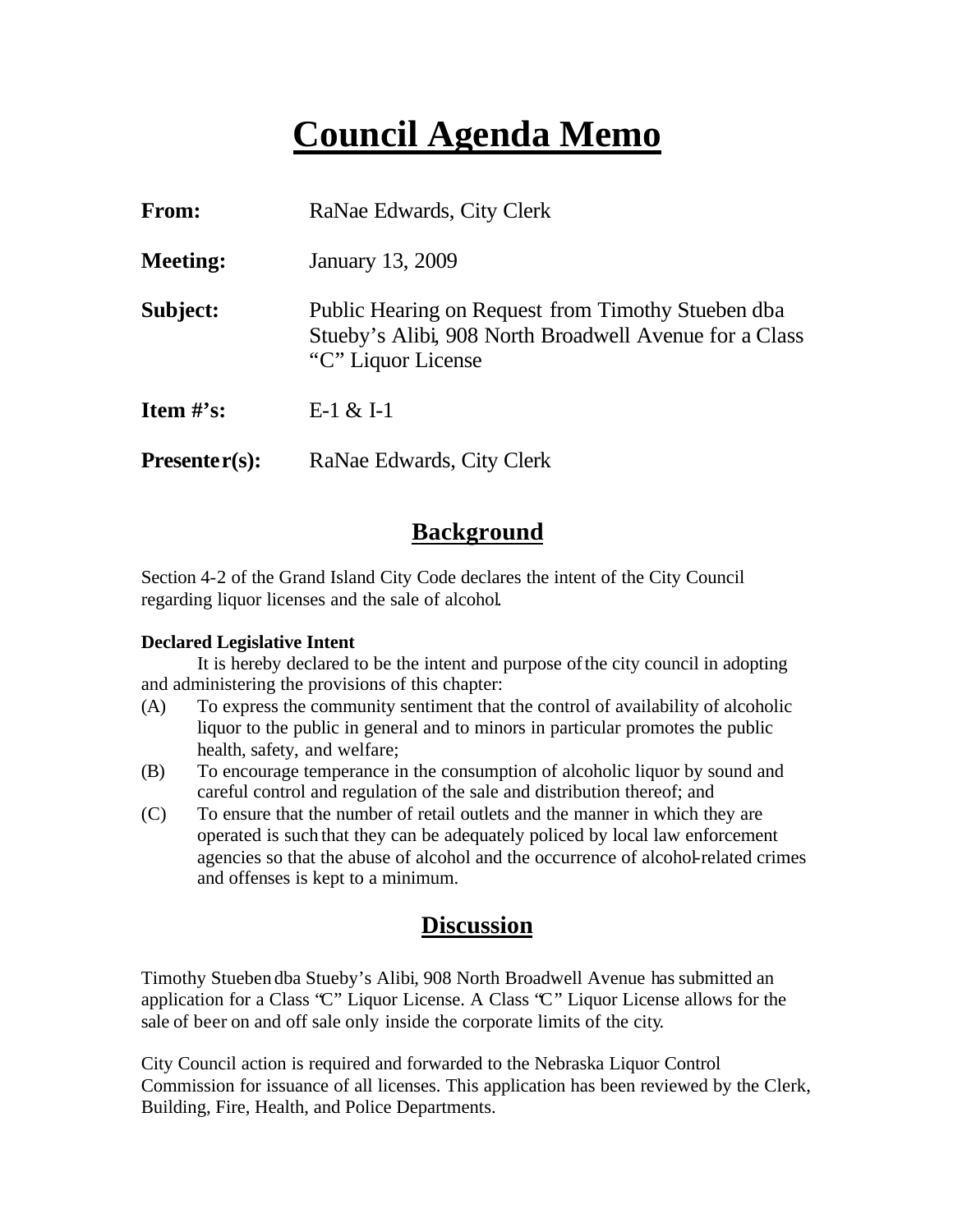## **Alternatives**

It appears that the Council has the following alternatives concerning the issue at hand. The Council may:

- 1. Approve the application.
- 2. Forward to the Nebraska Liquor Control Commission with no recommendation.
- 3. Forward to the Nebraska Liquor Control Commission with recommendations.
- 4. Deny the application.

### **Recommendation**

Based on the Nebraska Liquor Control Commission's criteria for the approval of Liquor Licenses, City Administration recommends that the Council approve the application.

## **Sample Motion**

Move to approve the application of Timothy Stueben dba Stueby's Alibi, 908 North Broadwell Avenue for a Class 'C'' Liquor License contingent upon final inspections and upon Mr. Stueben completing a state approved alcohol server/seller training program.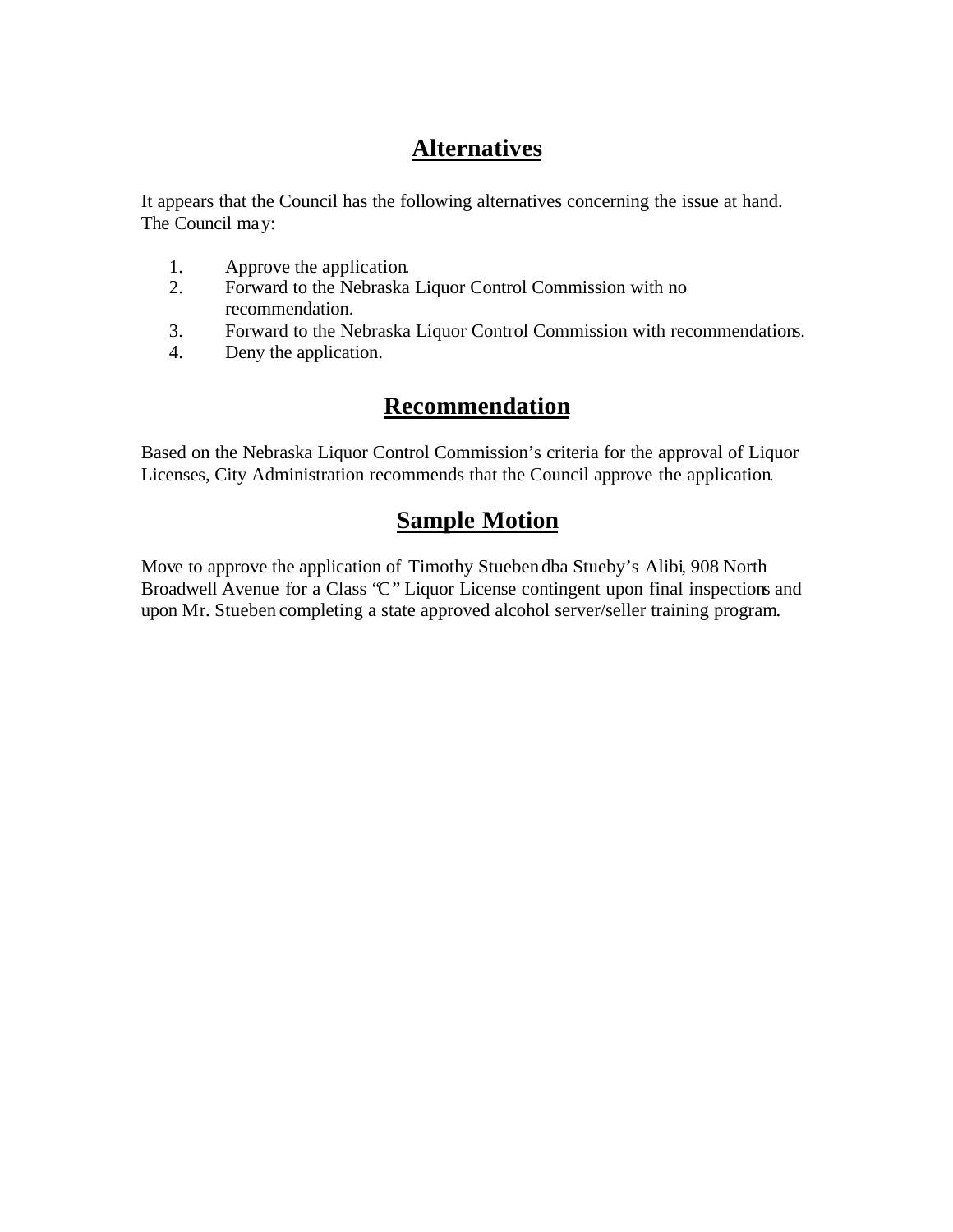

**Police Department** Working Together for a Better Tomorrow. Today.

**INTEROFFICE** 

MEMORANDUM

| DATE: | December 30, 2008                                                                                                      |
|-------|------------------------------------------------------------------------------------------------------------------------|
| TO.   | RaNae Edwards, City Clerk                                                                                              |
| FROM: | Dave Vitera, Sergeant, Police Department                                                                               |
| RE:   | Application – Class "C" Liquor License – Timothy Stueben<br>dba Stueby's Alibi, 908 North Broadwell, Grand Island, NE. |

The Grand Island Police Department has received an application for Class "C" Liquor License for Timothy Stueben dba Stueby's Alibi, 908 North Broadwell, Grand Island, Nebraska. Timothy and Susan Stueben are listed on the application as the owners of the business. On the part of the application that asks if anyone who is a party to the application has ever been convicted of or plead guilty to any charge, an attempted assault and disturbing the peace are listed. It doesn't say who the convictions belong to. I searched Spillman and NCJIS on each subject.

Susan didn't have any convictions listed in either database. Besides the attempted assault and disturbing the peace disclosed on the application, Timothy had eleven other undisclosed convictions. I found the following convictions listed in NCJIS:

- 1. overweight axle, 11-18-98
- 2. overweight axle, 6-30-99,
- 3. no passing zone  $\&$  passing a school bus violation, 7-10-00
- 4. stop sign violation, 10-17-00
- 5. speeding, 2-21-02
- 6. disturbing the peace, 3-27-02
- 7. overweight axle, 7-22-02
- 8. violate special permit regulations, 9-9-02
- 9. traffic signal violation, 10-9-02
- 10. unlawful entry without a park permit, 7-18-06
- 11. speeding, 5-21-07

Timothy's failure to disclose his eleven other convictions technically makes the application false according to the Nebraska Liquor Control Act (Part II Chapter 2, Section 010.01). The application clearly asks, "Has anyone who is a party to this application, or their spouse, ever been convicted of or plead guilty to any charge." It further states that a charge includes "federal, state, local law, ordinance, or resolution." Nine of Timothy's undisclosed convictions would fall under local ordinances. The other two undisclosed convictions would fall under state law. However, non of his undisclosed convictions rise to the level of a Class I Misdemeanor in a